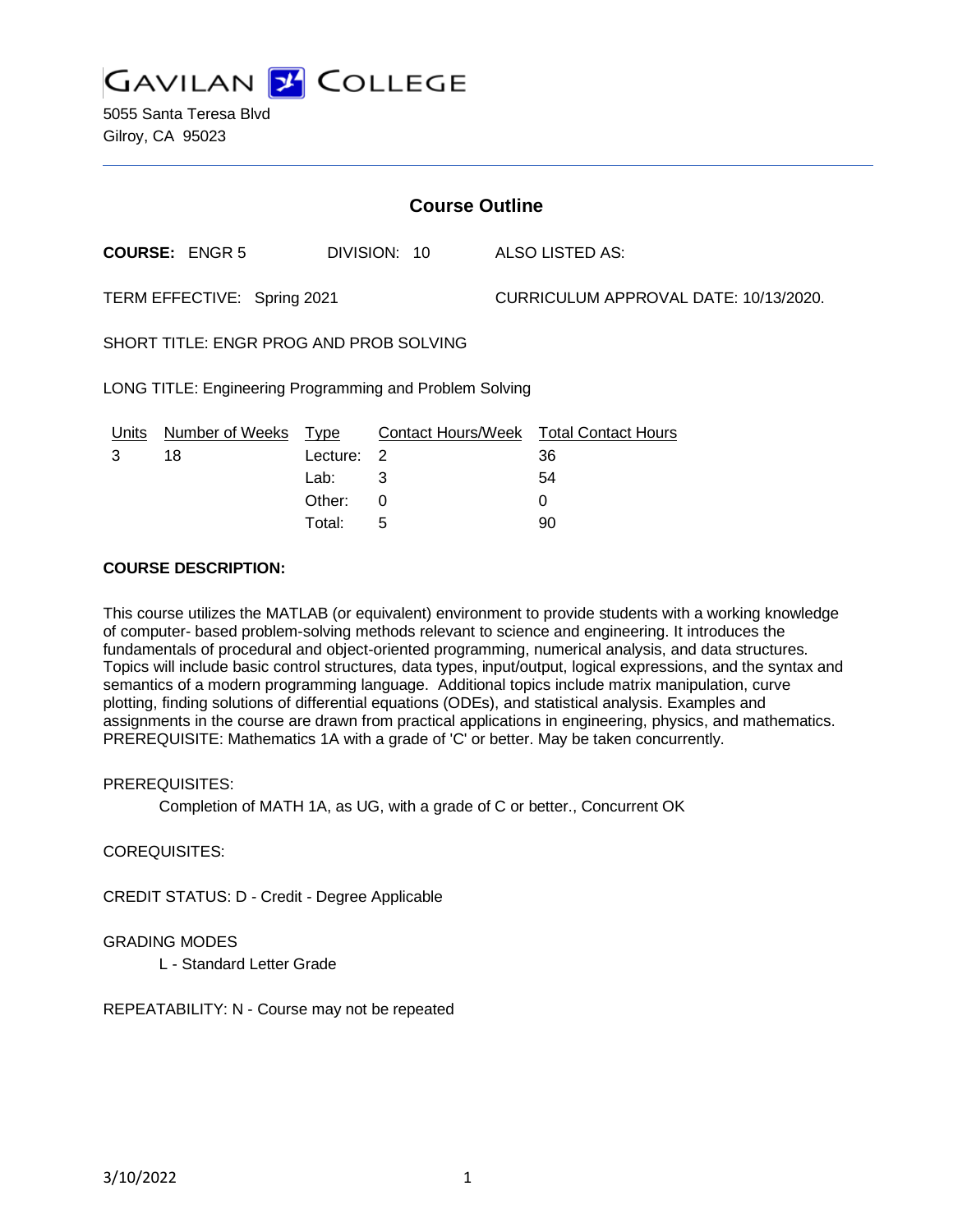SCHEDULE TYPES:

- 02 Lecture and/or discussion
- 03 Lecture/Laboratory
- 04 Laboratory/Studio/Activity
- 04B Laboratory LEH 0.75
- 05 Hybrid
- 71 Dist. Ed Internet Simultaneous
- 73 Dist. Ed Internet Delayed LAB
- 73B Dist. Ed Internet LAB-LEH 0.75

# **STUDENT LEARNING OUTCOMES:**

1. Apply a top-down design methodology to develop computer algorithms.

Measure of assessment: Exam, homework, lab

Year assessed, or planned year of assessment:2019

Semester: Spring

2. Create, test and debug sequential Matlab programs, as well as programs that use object-oriented techniques, in order to achieve computational objectives.

Measure of assessment: Exam, homework, lab

Year assessed, or planned year of assessment:2020

Semester: Spring

3. Apply numeric techniques and computer simulations to analyze and solve engineering-related problems.

Measure of assessment: Exam, homework, lab

Year assessed, or planned year of assessment:2020

Semester: Spring

4. Use MATLAB effectively to analyze and visualize data.

Measure of assessment: Exam, homework, lab

5. Demonstrate understanding and use of standard data structures.

## **CONTENT, STUDENT PERFORMANCE OBJECTIVES, OUT-OF-CLASS ASSIGNMENTS**

Curriculum Approval Date: 10/13/2020.

## **DE MODIFICATION ONLY**

58 Hours

TOPIC: Computer programming.

STUDENT PERFORMANCE OBJECTIVES:

1. Identify and apply the principles of computer programming to the solution of engineering problems.

2. Identify and apply variables, constants, expressions, operators, order of operations, and elementary functions.

- 3. Identify and apply array definitions and operations and multi-dimensional arrays.
- 4. Identify and apply repetitive statements, looping, and recursion.
- 5. Identify and apply formatted input and output, data files, pointers, and references.
- 6. Identify and apply strings and string manipulation.
- 7. Identify and apply object-oriented and procedural programming.

HOMEWORK: Reading and problems from the text, laboratory assignments.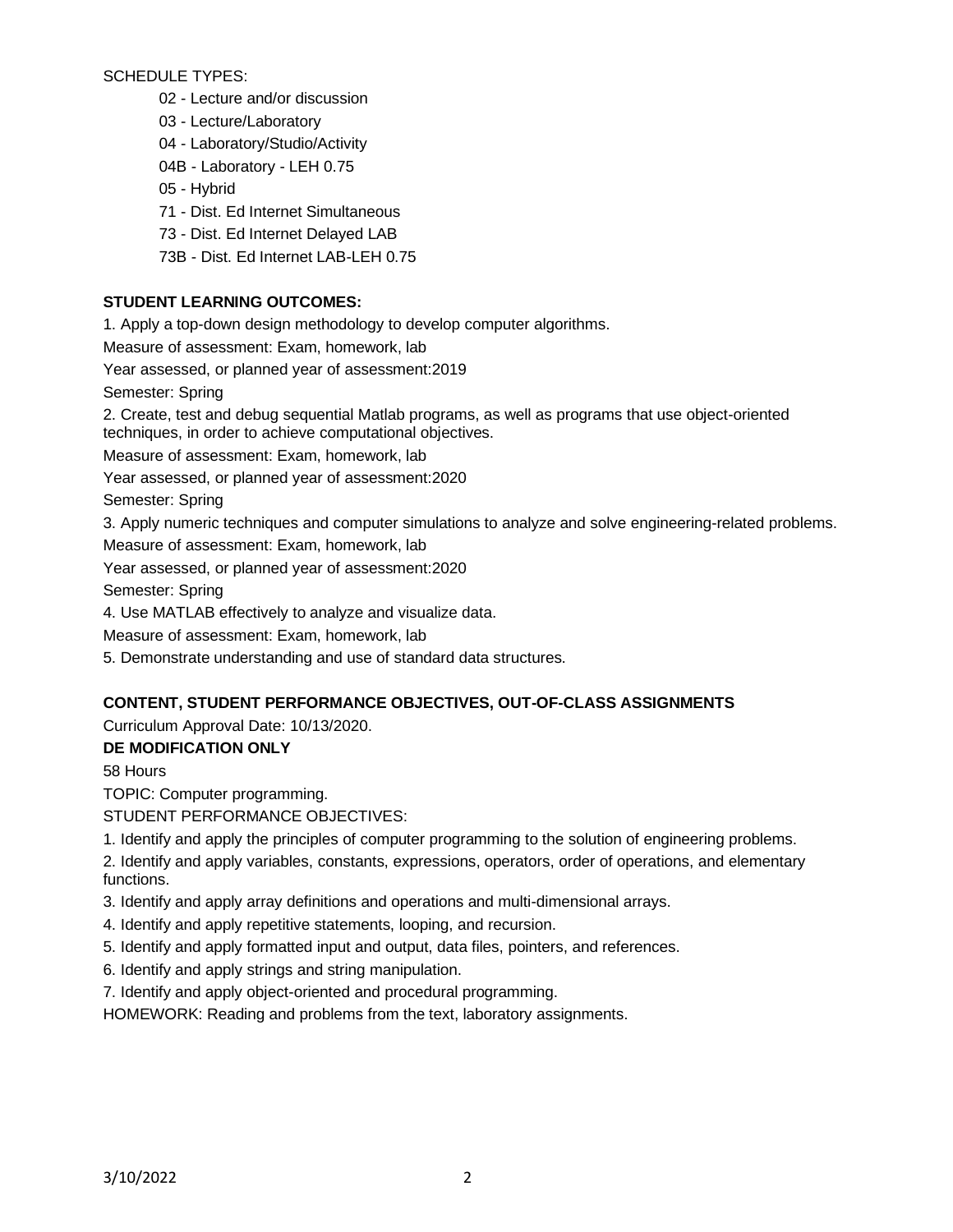20 Hours

TOPIC: Numerical computing.

STUDENT PERFORMANCE OBJECTIVES:

1. Identify and apply the principles of numerical computing using available software to the solution of engineering problems.

2. Identify and solve systems of linear equations.

3. Identify and solve ordinary differential equations.

4. Identify and apply numerical differentiation and integration techniques.

5. Identify and apply least-squares and linearization techniques.

HOMEWORK: Reading and problems from the text, laboratory assignments.

10 Hours

TOPIC: Analysis and presentation of data using spreadsheets.

STUDENT PERFORMANCE OBJECTIVES:

1. Identify and apply the principles of spreadsheet analysis tools to the solution and presentation of engineering problems.

2. Identify and apply statistical analysis functions on a set of data.

3. Identify and apply tools for graphing, finding equations of best fit, and comparing data sets.

HOMEWORK: Reading and problems from the text, laboratory assignments.

2 Hours

Final Exam

## **METHODS OF INSTRUCTION:**

Instruction will follow a standard lecture/discussion format with an additional laboratory period. Homework will be assigned in order to assure mastery of the concepts covered in class. During the laboratory periods students will also be required to utilize computer with MATLAB/FreeMat programming software. FreeMat is a free environment for rapid engineering and scientific prototyping and data processing. It is similar to commercial systems such as MATLAB from Mathworks, and IDL from Research Systems, but is Open Source. Throughout the course, students will be given opportunities to work together on problems given in class and group projects.

## **OUT OF CLASS ASSIGNMENTS:**

Assignment Description:

Analyze and study pertinent text material, solved examples and lecture notes. Apply principles and skills covered in class by solving regularly-assigned homework problems. Regularly synthesize course materials in preparation for exams. Some of the assignments will be in the form of take home projects were students will work in groups.

#### **METHODS OF EVALUATION:**

Objective examinations

Percent of total grade: 60.00 %

In class exams. Each exam will include a portion that is ?hands on? (i.e., using MATLAB) and a portion that is ?hands off? (i.e., handwritten responses on paper).

Problem-solving assignments

Percent of total grade: 20.00 %

Homework assignments and take home projects.

Writing assignments

Percent of total grade: 20.00 %